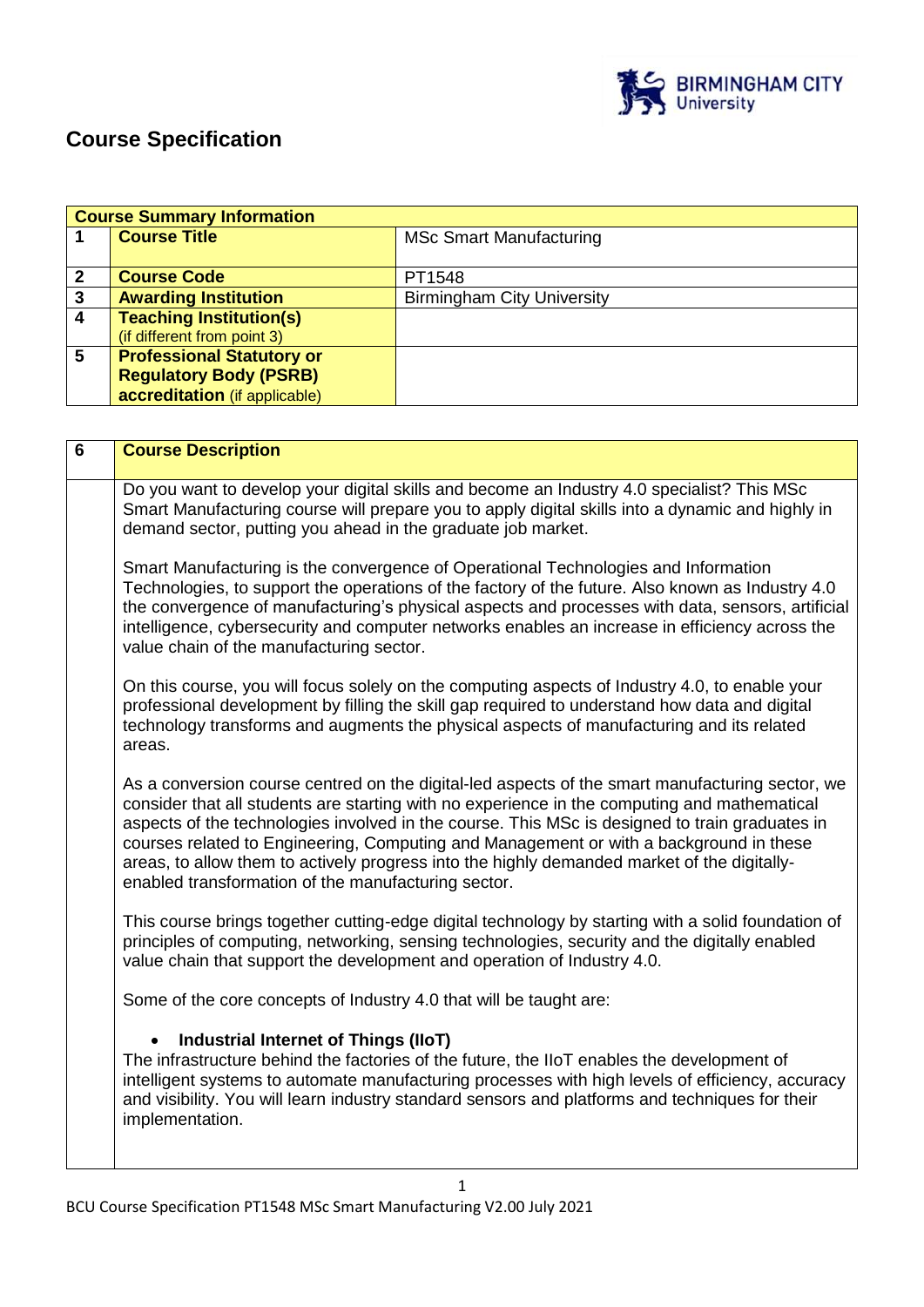

#### **Cybersecurity**

As industrial processes move to the digital realm, there is a requirement for the adopting cyber security measures for the adequate protection of valuable information assets to ensure organisations' operations. You will learn the skills and techniques to identify security gaps, evaluate business risks, and recommend mitigations strategies.

## **Artificial intelligence (AI) and Machine Learning (ML)**

AI is a core component of modern computing systems which involve the development intelligent agents that mimic human's cognitive capability in learning, reasoning and problem solving. As a student of this MSc, you will develop an in-depth understanding of the potential and scope of applying and evaluating the different forms of ML techniques.

The course is complemented by the study of how digital technologies are impacting the manufacturing value networks and how to best manage these technologies, including: novel visualisation techniques such as Augmented and Virtual Reality; digital ledgers (blockchain); and Digital Twins that link physical systems into the cyber world.

Through a practice-led approach, our course teaches you the underlying digital technologies, tools and techniques supporting the digital evolution of the manufacturing sector into Industry 4.0, by making use of state-of-the-art software and computing hardware tools.

Our research, staff and lab facilities on Smart Systems, High Performance Computing, Future Networks and Machine Learning Cluster will enable your journey to become a highly soughtafter specialist on Smart Manufacturing at the forefront of the digitally-driven field.

|    | <b>Course Awards</b>                                    |  |                |  |  |  |
|----|---------------------------------------------------------|--|----------------|--|--|--|
| 7a | <b>Name of Final Award</b><br><b>Credits</b><br>Level   |  |                |  |  |  |
|    |                                                         |  | <b>Awarded</b> |  |  |  |
|    | Master of Science Smart Manufacturing                   |  | 180            |  |  |  |
|    | Master of Science Smart Manufacturing with Professional |  | 240            |  |  |  |
|    | Placement                                               |  |                |  |  |  |
| 7b | <b>Exit Awards and Credits Awarded</b>                  |  |                |  |  |  |
|    | Postgraduate Certificate Smart Manufacturing Studies    |  | 60             |  |  |  |
|    | Postgraduate Diploma Smart Manufacturing                |  | 120            |  |  |  |

| <b>Derogation from the University Regulations</b> |
|---------------------------------------------------|
| N/A                                               |

| 9         | <b>Delivery Patterns</b> |                             |                          |         |
|-----------|--------------------------|-----------------------------|--------------------------|---------|
|           |                          |                             |                          |         |
|           | <b>Mode(s) of Study</b>  | <b>Location(s) of Study</b> | <b>Duration of Study</b> | Code(s) |
| Full-time |                          | <b>City Centre</b>          | vear                     | PT1548  |
| Part-time |                          | <b>City Centre</b>          | 2 years                  | PT1549  |
|           | <b>With Professional</b> | <b>City Centre</b>          | 18 months                | PT1550  |
|           | Placement (full-time)    |                             |                          |         |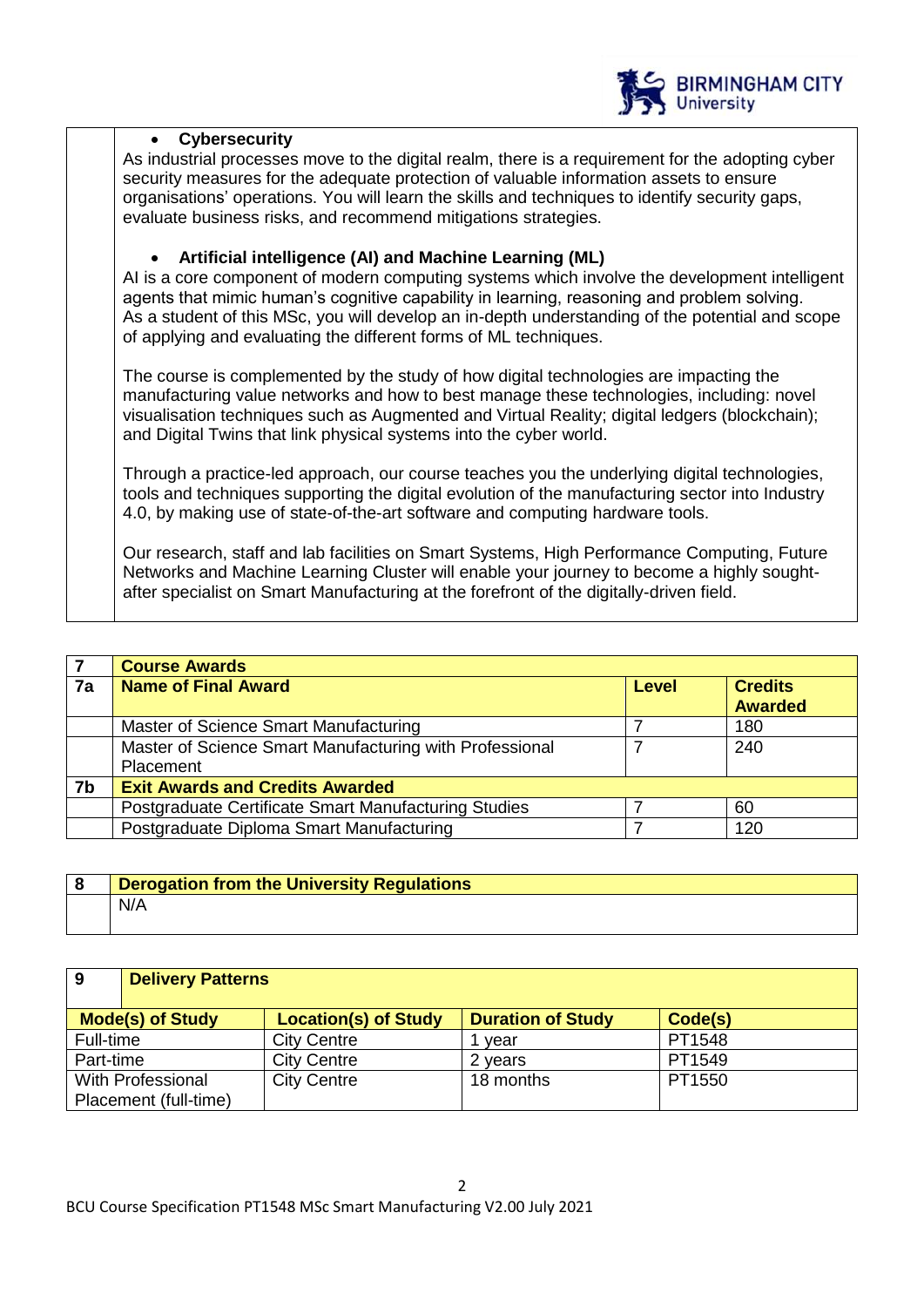

| 10 | <b>Entry Requirements</b>                                                                                            |                                                                                                                                                                               |  |  |  |
|----|----------------------------------------------------------------------------------------------------------------------|-------------------------------------------------------------------------------------------------------------------------------------------------------------------------------|--|--|--|
|    | Home:<br>At the point of application, you must have GCSE at Grade C or<br>above in English language and Mathematics. |                                                                                                                                                                               |  |  |  |
|    |                                                                                                                      | A first Degree (2:2+) related to Smart Manufacturing (including<br>Engineering, Computing, and Business, with an interest in the<br>digital approach to Smart Manufacturing.) |  |  |  |
|    | EU:                                                                                                                  | As above plus IELTS 6.0 overall with 5.5 minimum in all bands                                                                                                                 |  |  |  |
|    | International:                                                                                                       | As above plus IELTS 6.0 overall with 5.5 minimum in all bands                                                                                                                 |  |  |  |
|    | Access:                                                                                                              | N/A                                                                                                                                                                           |  |  |  |

| <b>Course Aims</b>                                                                                                                                                                                                                                                                                                                                                                                                                                                                                                                                                               |
|----------------------------------------------------------------------------------------------------------------------------------------------------------------------------------------------------------------------------------------------------------------------------------------------------------------------------------------------------------------------------------------------------------------------------------------------------------------------------------------------------------------------------------------------------------------------------------|
| This MSc course will prepare you to become an employable graduate by evaluating and<br>managing the Industry 4.0 sector. You will learn all of the practical skills and theoretical<br>knowledge required for professionals working in this industry, enabled by the digital-driven Cyber<br>Physical Systems (CPS) technologies and techniques such as sensors, networks, data analytics<br>and machine learning, security, digital ledgers (blockchain) and augmented reality.<br>This course will provide you with industry standard skills on the data and digitally enabled |
| processes for the highly demanded Smart Manufacturing field.<br>As such, the course aims for learners:<br>To develop skills of analysis, synthesis, critical appraisal and the ability to solve complex<br>problems through the underlying Industry 4.0 technologies and processes to deliver<br>value, sustain innovation and business growth in the global economy.<br>Allow you to apply aspects of Cyber Physical Systems and Industry 4.0 to different<br>$\bullet$<br>manufacturing sectors and its related areas.                                                         |
| Promote engagement with multidisciplinary professional partners to foster innovation and<br>$\bullet$<br>enable you to gain an in-depth knowledge of Industry 4.0 tools and techniques for solving<br>complex organisational challenges.<br>Facilitate the transfer of knowledge and experience to address the emerging<br>$\bullet$<br>opportunities and challenges of Industry 4.0 across international communities.                                                                                                                                                           |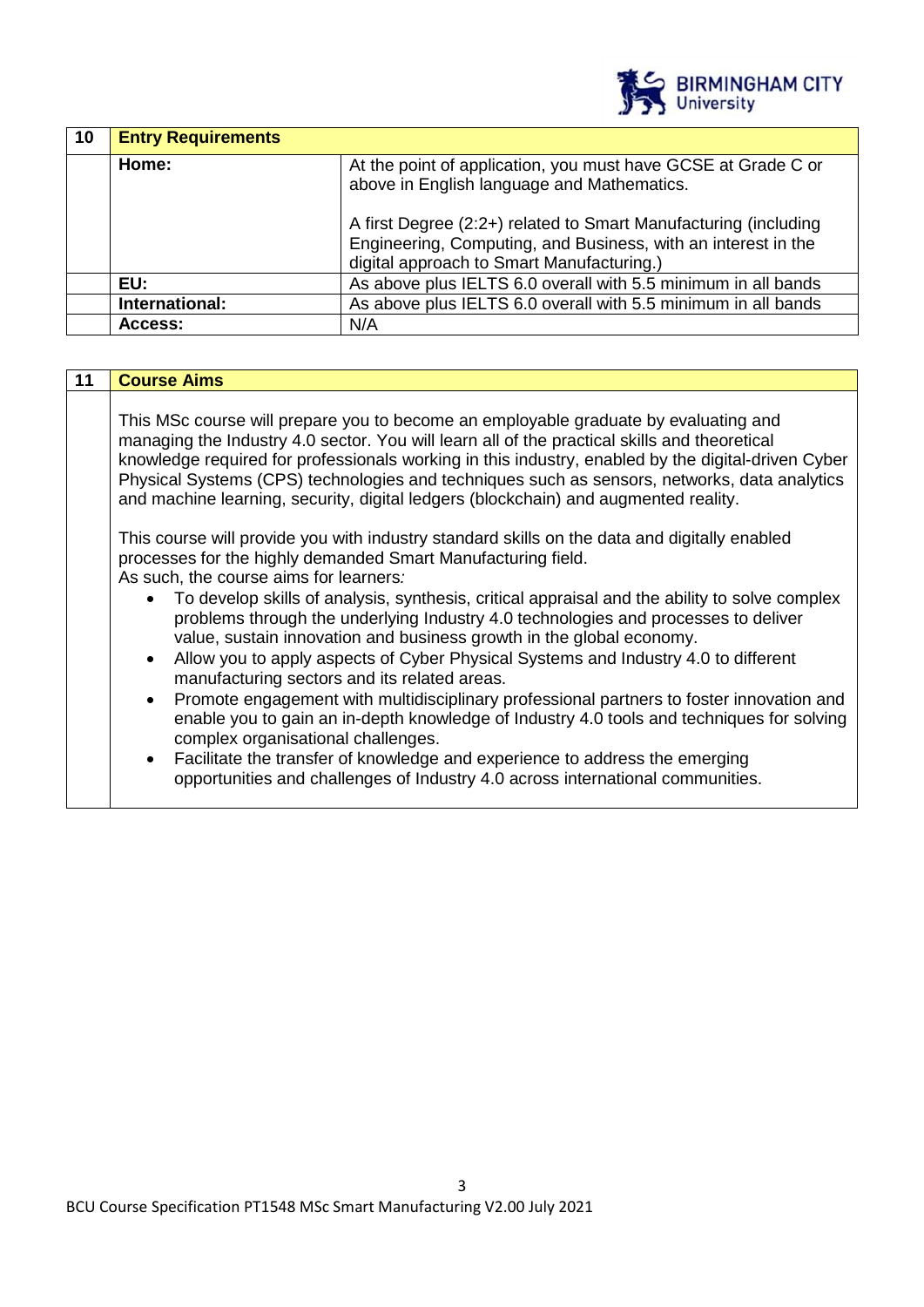

| 12                      | <b>Course Learning Outcomes</b>                                                                                           |
|-------------------------|---------------------------------------------------------------------------------------------------------------------------|
|                         | <b>Knowledge and Understanding</b>                                                                                        |
| $\overline{1}$          | Critically analyse key concepts, theories, approaches, techniques, and principles related to the                          |
|                         | design and development of cyber physical systems applied to manufacturing (digital-led smart<br>manufacturing solutions). |
| $\overline{2}$          | Identify and justify the use of different evaluation and analytical approaches to determine the                           |
|                         | effectiveness of a variety of digital-led smart manufacturing solutions.                                                  |
| $\mathbf{3}$            | Assess emerging trends in the field of smart manufacturing and consider their potential for                               |
|                         | organisational and societal impact.                                                                                       |
| $\overline{\mathbf{4}}$ | Examine and appraise key ethical, social, and commercial considerations around the                                        |
|                         | implementation of cyber physical systems applied to manufacturing.                                                        |
| $5\phantom{1}$          | Understand and interpret the roles and responsibilities of a professional working in the user                             |
|                         | digital-led smart manufacturing field.                                                                                    |
|                         | <b>Skills and Other Attributes</b>                                                                                        |
| 6                       | Design and create cyber physical systems solutions for manufacturing (Industry 4.0), through                              |
|                         | the application of industry standard principles across a range of platforms, tools and                                    |
|                         | technologies.                                                                                                             |
| $\overline{7}$          | Critically assess the effectiveness of platforms and frameworks commonly used for developing                              |
|                         | cyber physical systems with and application to manufacturing.                                                             |
| 8                       | Collect, interpret, and analyse research data (utilising multiple techniques) to evaluate the                             |
|                         | effectiveness of digital-led solutions for the manufacturing sector.                                                      |
| 9                       | Demonstrate leadership and collaborate within multi-disciplinary teams to manage workload,                                |
|                         | prioritise project activities, complete shared tasks, to produced digital-led smart manufacturing                         |
|                         | solutions.                                                                                                                |
| 10                      | Communicate complex concepts effectively in oral presentations, demonstrations, and written                               |
|                         | reports by ensuring their adequate delivery for different target audiences.                                               |
| 11                      | Demonstrate systematic understanding of knowledge, critical awareness and evaluation of                                   |
|                         | relevant complex issues and produce evidence of original application of knowledge towards an                              |
|                         | independent project.                                                                                                      |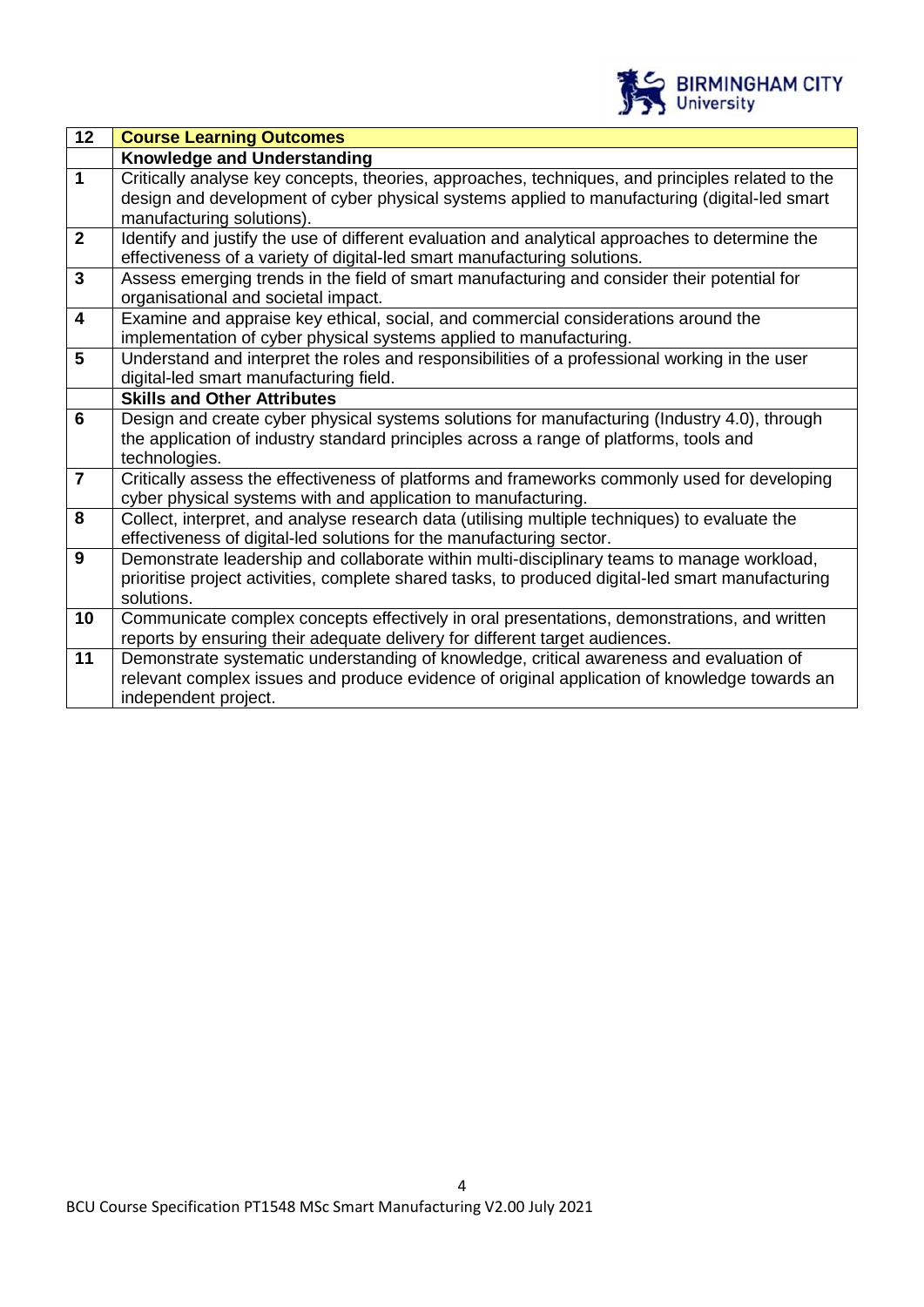

#### **13 Level Learning Outcomes**

#### *Postgraduate Certificate (PG Cert) Smart Manufacturing Studies*

To obtain the PG Cert Smart Manufacturing Studies, you will need to complete 60 credits (a combination of any three modules), through which you will need to partially meet at least seven of the course learning outcomes.

#### Example Scenario:

| <b>MODULES</b>                                              |   | <b>Course Learning Outcomes</b> |   |              |   |   |        |   |   |    |    |
|-------------------------------------------------------------|---|---------------------------------|---|--------------|---|---|--------|---|---|----|----|
| <b>Level 7 Core Modules</b>                                 |   |                                 | з |              | 5 | 6 |        |   | 9 | 10 | 11 |
| CMP7231 - Industrial Internet of Things                     | x | x                               | x |              | x | x | x      |   |   | x  |    |
| CMP72XX - Digital Supply Chain                              | x | x                               | X | x            | x | x | x      |   | x | x  |    |
| <b>CMP72XX - Information Security</b><br>Governance         | x |                                 | x | x            |   |   |        |   |   |    |    |
| <b>CMP72XX - Applied Machine Learning</b>                   | x | x                               | x | $\mathsf{x}$ |   |   |        | x |   |    |    |
| CMP7220 - Advanced and Immersive<br><b>Technologies</b>     | x | x                               |   |              |   | x | v<br>́ | x | x | x  |    |
| CMP7158 - Research Methods and<br><b>Project Management</b> |   |                                 | x | x            |   |   | x      | x |   | x  |    |
| CMP7200 - Individual Masters Project                        |   | x                               |   |              |   | x |        | x |   |    |    |

#### *Postgraduate Diploma (PG Dip) Smart Manufacturing*

To obtain the PG Dip Smart Manufacturing, you will need to complete 120 credits (all 6 taught modules), through which you will need to fully meet LO1, LO3-5, LO9-10 and partially meet LO2 and LO9-10 of the course learning outcomes.

#### *MSc Smart Manufacturing*

In order to achieve the MSc Smart Manufacturing, you must successfully complete the Individual Masters Project module in addition to the requirements for the PG Dip Smart Manufacturing and meet all 11 learning outcomes of the course. The Masters project is a research dissertation which must be focused at investigating a relevant significant Smart Manufacturing challenge and adopt a structured research-informed approach to conduct the study.

The Masters dissertation enables you to gain experience of managing a significant task within Cyber Physical Systems applications in smart manufacturing, and apply technical, research, and project management skills. It will also help you prepare for managing similar tasks in industrial settings as well as enabling you to gain research experience which will be beneficial for further studies such as a PhD.

5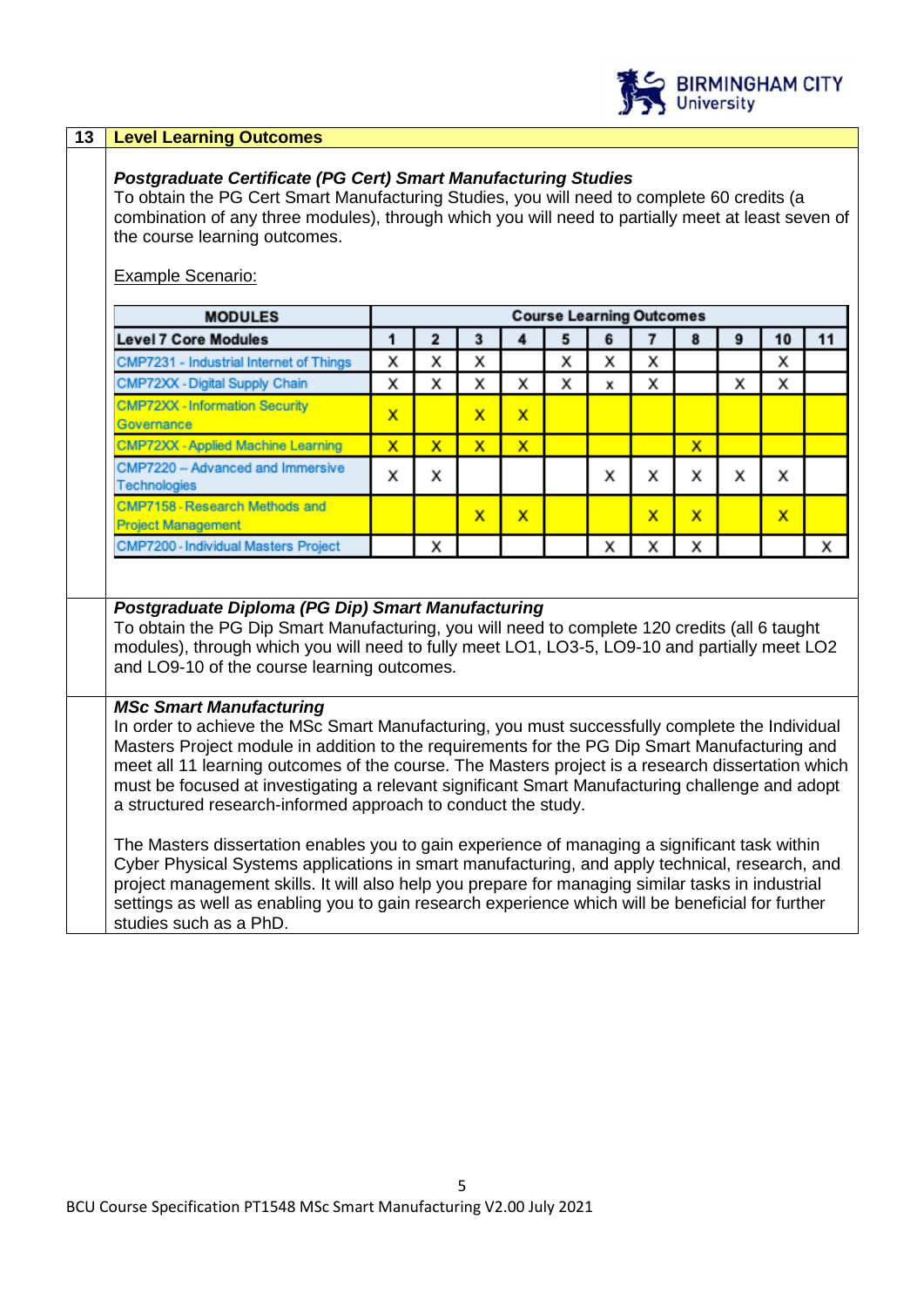

#### **14 Course Learning, Teaching and Assessment Strategy**

The timeframe for course delivery period consists of two semesters plus the summer, 180 credits in 12 months and 24 months for part-time students. Students will have two attempts at assessment under BCU academic regulations.

Knowledge and understanding are acquired through a variety of methods, including formal lectures, tutorials and directed independent learning activities and reinforced by laboratory tasks and seminars. Learning resources are made available through the Moodle virtual learning environment to allow flexibility in engagement with the materials.

Analytical skills are developed through coursework tasks that encourage creativity and problem solving using a range of systems and computing technologies relevant to Industry 4.0 and the smart factory. Practical applications are a key feature of the course and are emphasised in course design and delivery. Small-group tutorial and practical work comprise up to 50% of timetabled sessions.

Learners are assessed both formatively and summatively by a number of methods, the criteria for each module being published within each specified module guide and assignment briefs. Formative assessment occurs in various ways throughout the programme and may involve feedback from peers, tutors and individual reflection, seminars, coursework, exercises and presentations. Summative assessment may include coursework exercises, examinations (seen and unseen, open- and closed- book), presentations, and practical assignments.

Intellectual skills, particularly analytical and problem-solving skills, are developed using a range of case-studies and problem / task-based learning scenarios.

Assessment of such activities includes practical simulation and design exercises and individual and group projects, in addition to the methods mentioned above.

The acquisition of appropriate practical skills is central to the learning strategy of the programme. All technical themes provide weekly timetabled practical laboratory or PC based sessions supported by lecturing or other technically qualified staff. The content of these sessions evolves as the student progresses through the course. This ranges from guided tasks to developing practical skills in the use of Internet of Things platforms and devices, Cybersecurity Risk analysis, AI tools, AR/VR tools, using exercises to reinforce the understanding of their fundamental principles and techniques, to open-ended mini-projects to give experience of practical implementation of Smart Industrial applications.

Assessment methods include laboratory and design reports, presentations and in-class demonstrations of working hardware and software or simulated platforms.

Transferable/key skills are core to the learning and assessment strategy of the programme. They are pervasive and are incorporated into modules and assessments as appropriate, e.g. teamworking skills are fostered and assessed via group task-based practical projects.

Learners are encouraged to plan their own work schedules and are required to meet deadlines. Reflection and self-awareness are fostered by keeping logbooks of laboratory and design activity and attending tutor interviews in support of personal performance.

6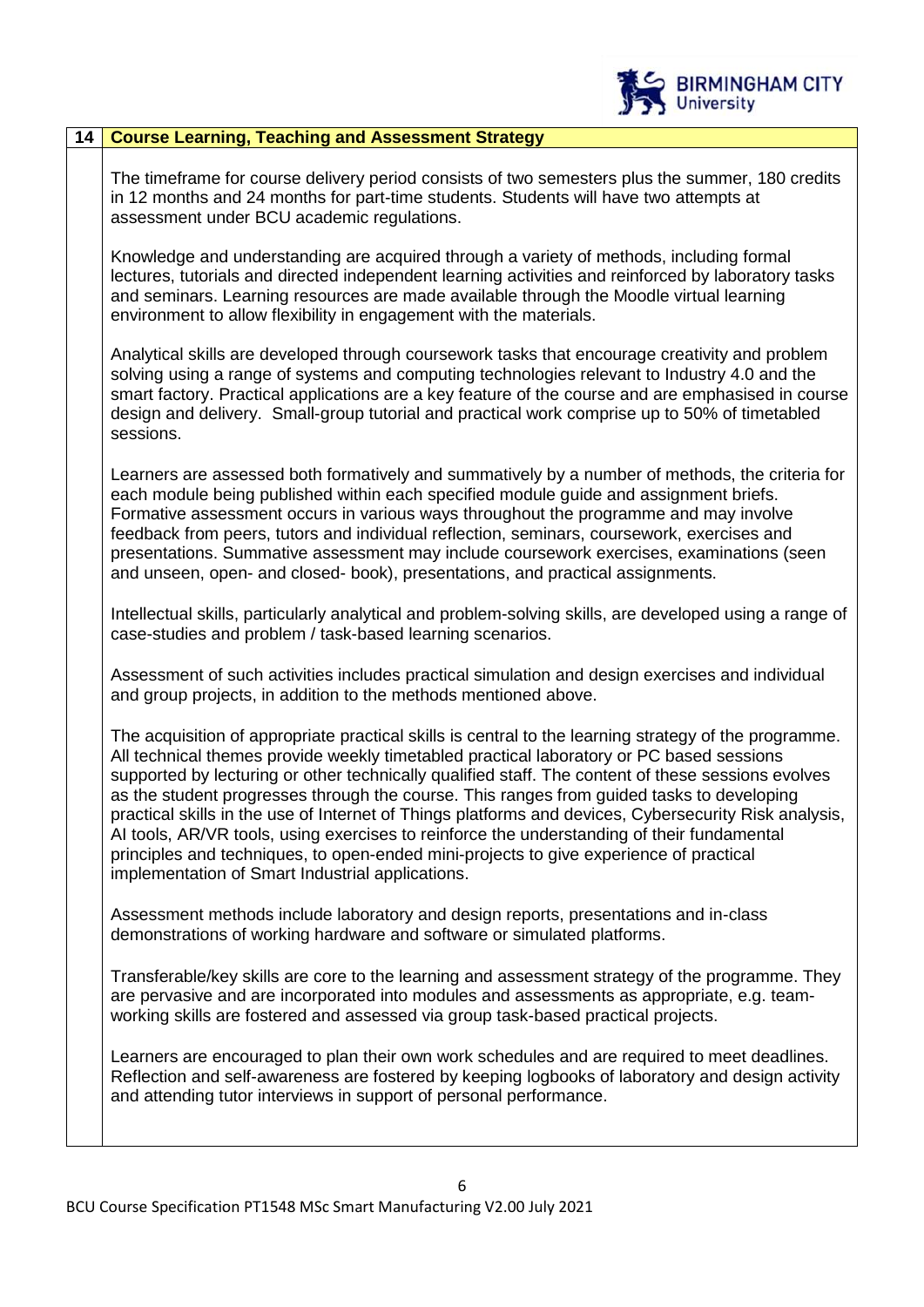

| <b>Module Code</b> | <b>Module Name</b>                             | <b>Credit Value</b> |
|--------------------|------------------------------------------------|---------------------|
| <b>CMP7231</b>     | <b>Industrial Internet of Things</b>           | 20                  |
| CMP72XX            | <b>Digital Supply Networks</b>                 | 20                  |
| <b>CMP7170</b>     | <b>Information Security Governance</b>         | 20                  |
| CMP72XX            | <b>Applied Machine Learning</b>                | 20                  |
| <b>CMP7220</b>     | <b>Advanced and Immersive Technologies</b>     | 20                  |
| <b>CMP7158</b>     | <b>Research Methods and Project Management</b> | 20                  |
| <b>CMP7200</b>     | <b>Individual Master's Project</b>             | 60                  |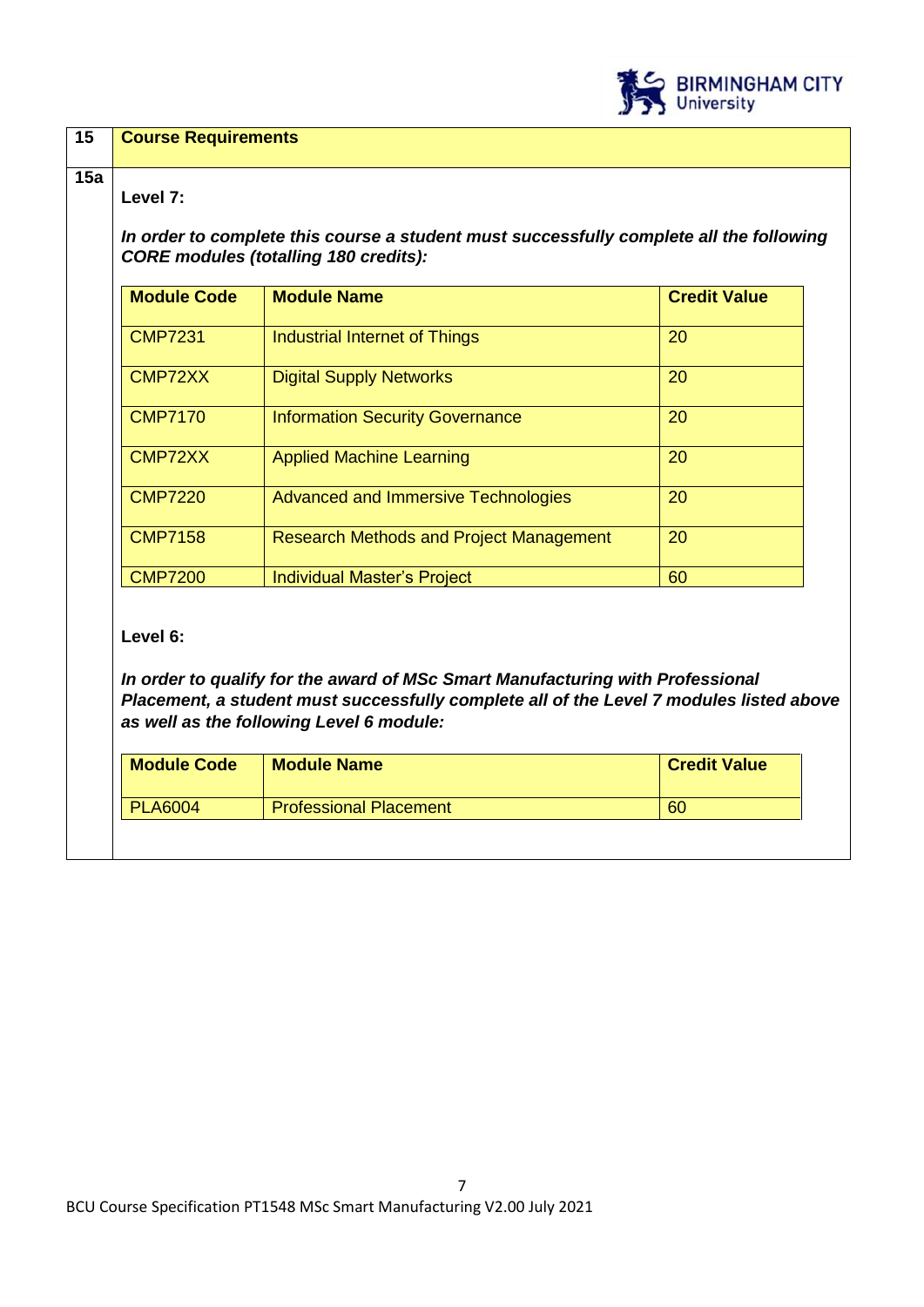# **15b Structure Diagram**



| <b>SEMESTER 1</b>                                                           | <b>SEMESTER 2</b>                                                            | <b>SEMESTER 3</b>                                      |
|-----------------------------------------------------------------------------|------------------------------------------------------------------------------|--------------------------------------------------------|
| CMP7231<br>Industrial Internet of Things<br>$(20 \text{ credits})$          | CMP72XX<br>Applied Machine Learning<br>(20 credits)                          | CMP7200 Individual<br>Master's Project<br>(60 credits) |
| CMP72XX<br><b>Digital Supply Networks</b><br>(20 credits)<br><b>CMP7170</b> | CMP7220<br>Advanced and Immersive<br>Technologies<br>(20 credits)            |                                                        |
| <b>Information Security Governance</b><br>(20 credits)                      | <b>CMP7158</b><br>Research Methods and Project<br>Management<br>(20 credits) |                                                        |

# **Level 7 – Part Time**

| Year 1 - SEMESTER 1                                                                                                              | Year 1 - SEMESTER 2                                                                                                                    | Year 1 – SEMESTER 3                                    |  |  |
|----------------------------------------------------------------------------------------------------------------------------------|----------------------------------------------------------------------------------------------------------------------------------------|--------------------------------------------------------|--|--|
| CMP72341<br>Industrial Internet of Things<br>$(20 \text{ credits})$<br>CMP72XX<br><b>Digital Supply Networks</b><br>(20 credits) | CMP72XX<br><b>Applied Machine Learning</b><br>(20 credits)<br><b>CMP7220</b><br>Advanced and<br>Immersive Technologies<br>(20 credits) |                                                        |  |  |
| Year 2 - SEMESTER 1                                                                                                              | Year 2 - SEMESTER 2                                                                                                                    | Year 2 - SEMESTER 3                                    |  |  |
| <b>CMP7170</b><br><b>Information Security Governance</b><br>(20 credits)                                                         | <b>CMP7158</b><br>Research Methods and Project<br>Management<br>(20 credits)                                                           | CMP7200 Individual<br>Master's Project<br>(60 credits) |  |  |

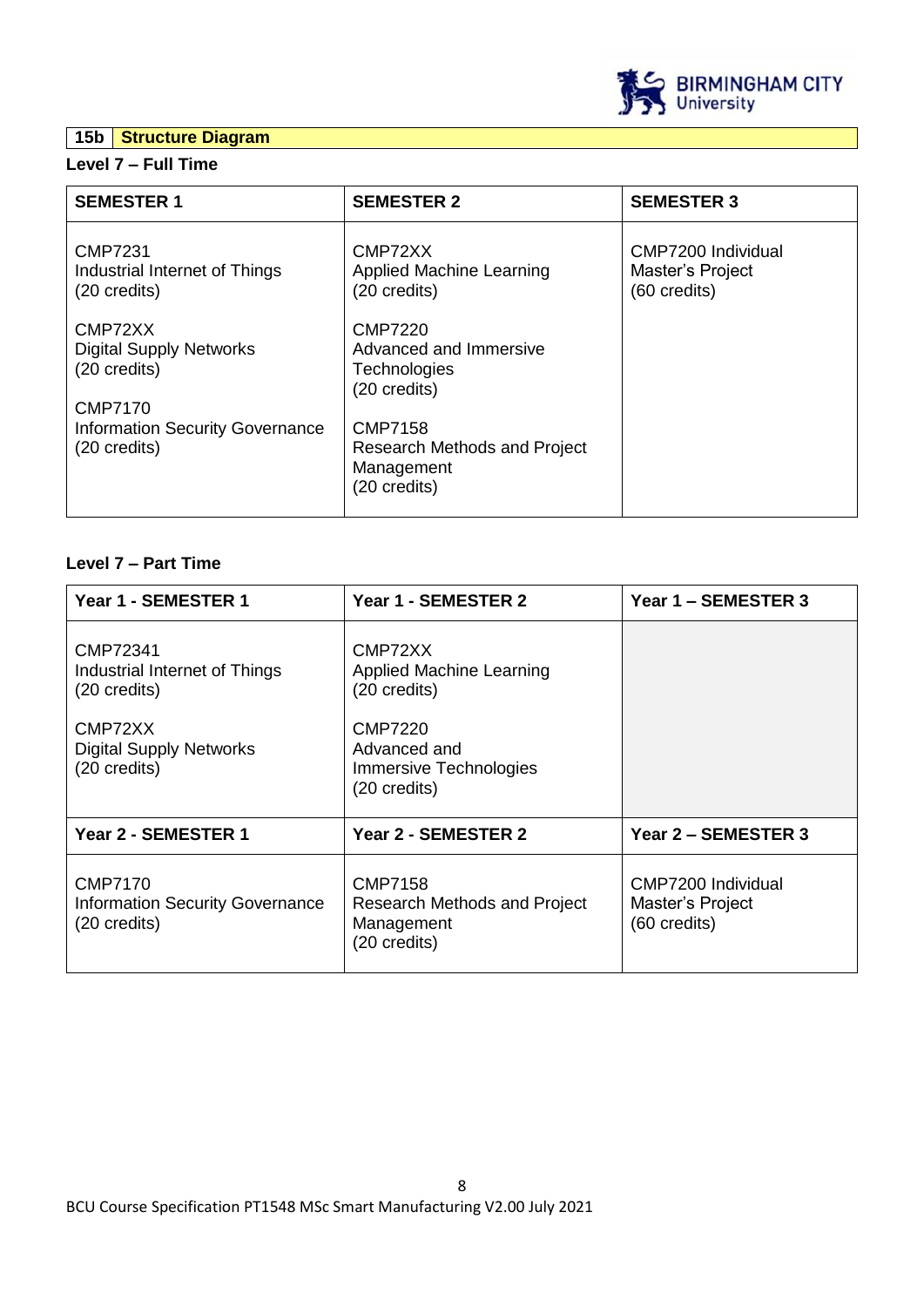

# **Level 7 – Full time Professional Placement**

| Year 1 SEMESTER 1                                                           | Year 1 SEMESTER 2                                                            | Year 1 SEMESTER 3                                      |
|-----------------------------------------------------------------------------|------------------------------------------------------------------------------|--------------------------------------------------------|
| <b>CMP7231</b><br>Industrial Internet of Things<br>(20 credits)             | CMP72XX<br>Applied Machine Learning<br>(20 credits)                          | CMP7200 Individual<br>Master's Project<br>(60 credits) |
| CMP72XX<br><b>Digital Supply Networks</b><br>(20 credits)<br><b>CMP7170</b> | CMP7220<br>Advanced and<br>Immersive Technologies<br>$(20 \text{ credits})$  |                                                        |
| <b>Information Security Governance</b><br>(20 credits)                      | <b>CMP7158</b><br>Research Methods and Project<br>Management<br>(20 credits) |                                                        |
| <b>Year 2 SEMESTER 1</b>                                                    | Year 2 SEMESTER 2                                                            | Year 2 SEMESTER 3                                      |
| <b>Professional Placement</b>                                               |                                                                              |                                                        |
| (60 Credits)                                                                |                                                                              |                                                        |